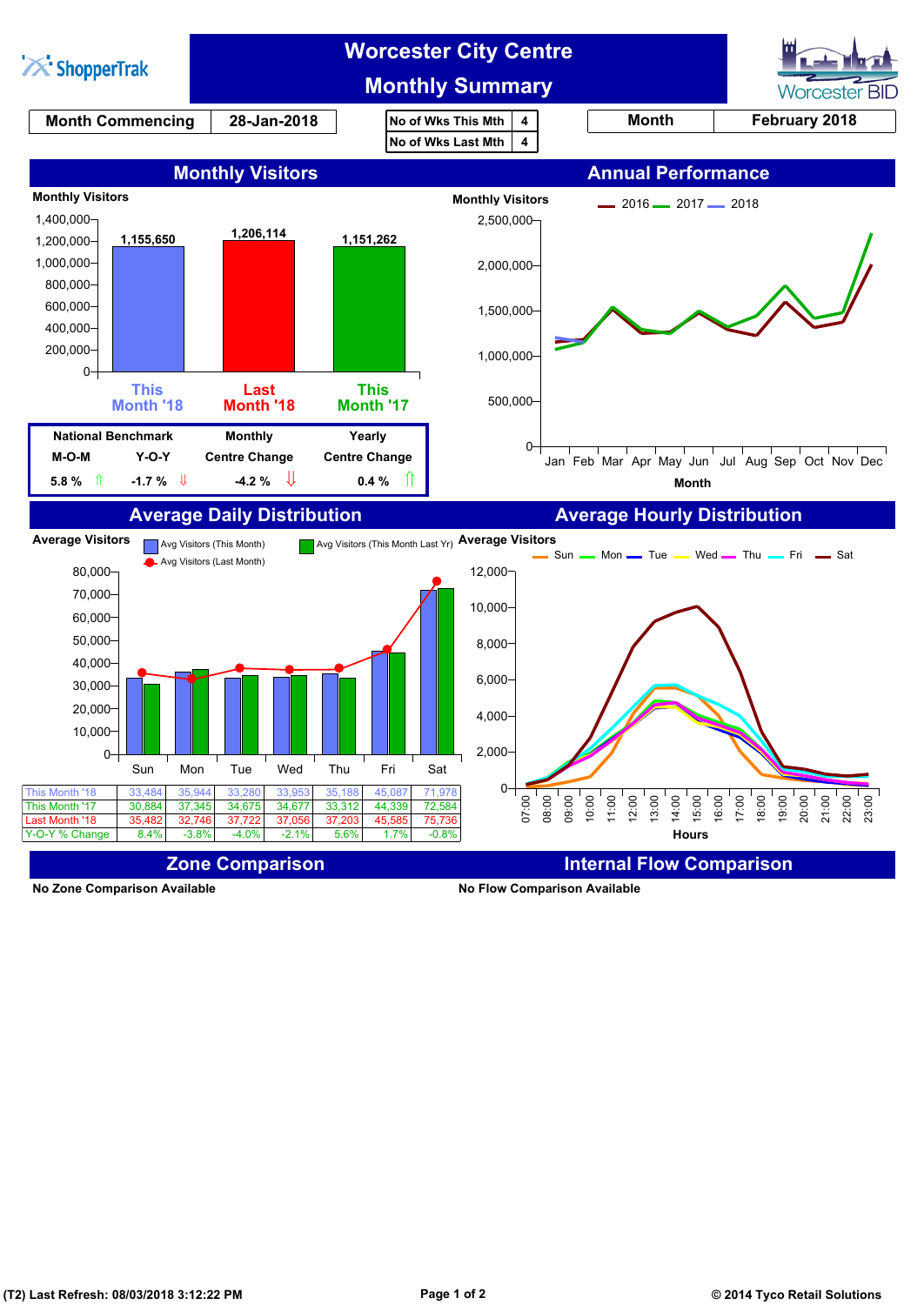

#### **FootFall by Entrance**

#### **Monthly Visitors**

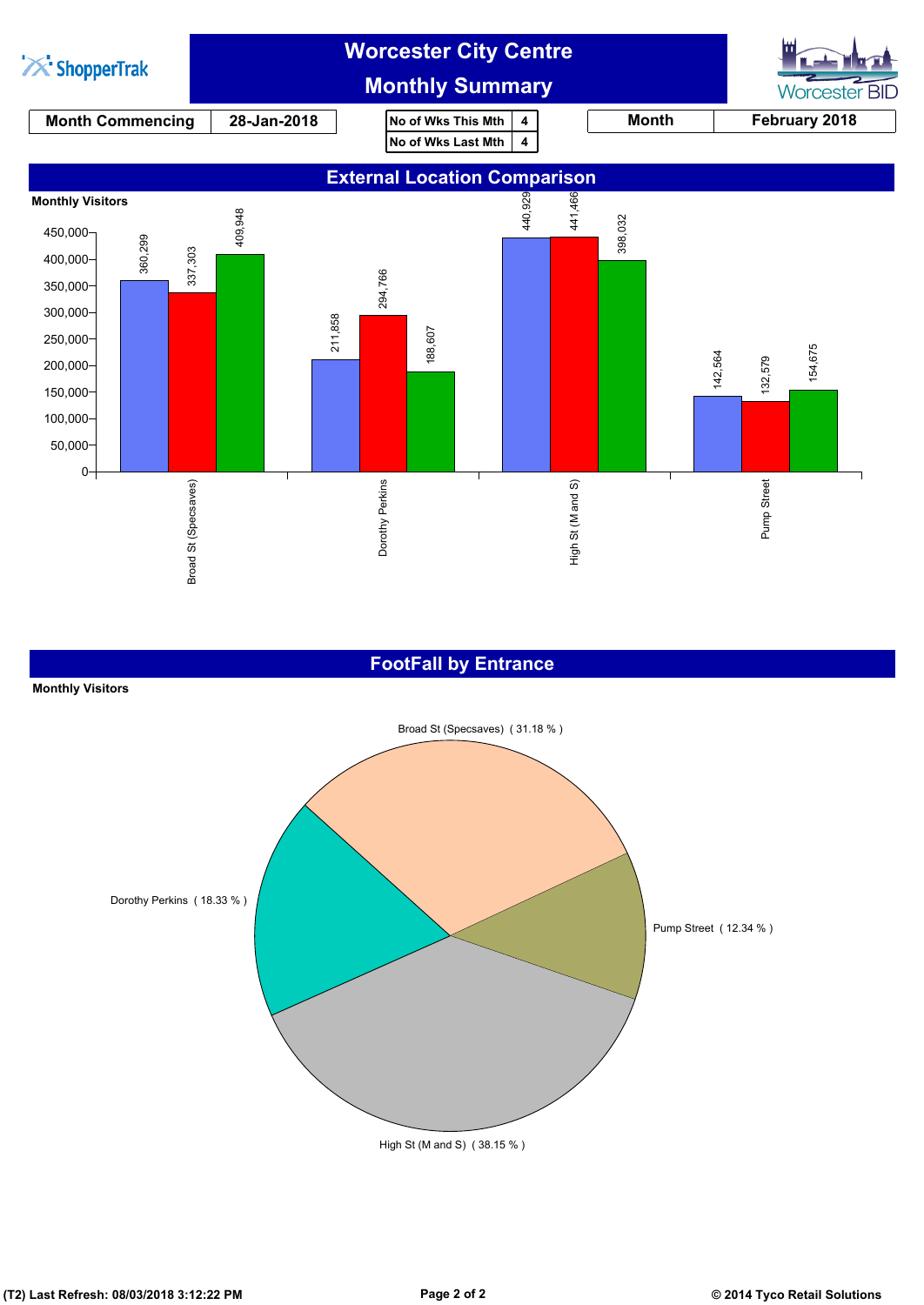

# **Worcester City Centre**

**Monthly Summary**

**Month Commencing 28-Jan-2018 Month February 2018**

**Worcester BID** 

**Weather**

| W/C         |     | Weather AM | Weather PM |
|-------------|-----|------------|------------|
| 28-Jan-2018 | Sun | 13.0       | 14.0       |
|             |     |            |            |
|             |     |            |            |
|             | Mon | 12.0       | 12.0       |
|             |     |            |            |
|             | Tue | 6.0        | 8.0        |
|             |     |            |            |
|             | Wed | 8.0        | 8.0        |
|             |     |            |            |
|             | Thu | 7.0        | 8.0        |
|             |     |            |            |
|             | Fri | 7.0        | 8.0        |
|             |     |            |            |
|             | Sat | 8.0        | 8.0        |
|             |     |            |            |

| W/C         |     | Weather AM | Weather PM |  |
|-------------|-----|------------|------------|--|
|             |     |            |            |  |
| 04-Feb-2018 | Sun | 5.0        | 6.0        |  |
|             |     |            |            |  |
|             | Mon | 3.0        | 5.0        |  |
|             |     |            |            |  |
|             | Tue | 4.0        | 4.0        |  |
|             |     |            |            |  |
|             | Wed | 4.0        | 5.0        |  |
|             |     |            |            |  |
|             | Thu | 7.0        | 9.0        |  |
|             |     |            |            |  |
|             | Fri | 3.0        | 6.0        |  |
|             |     |            |            |  |
|             | Sat | 2.0        | 10.0       |  |
|             |     |            |            |  |

### **Management Highlights**

| W/C               |     |  |
|-------------------|-----|--|
|                   | Sun |  |
| 28-Jan-2018   Mon |     |  |
|                   | Tue |  |